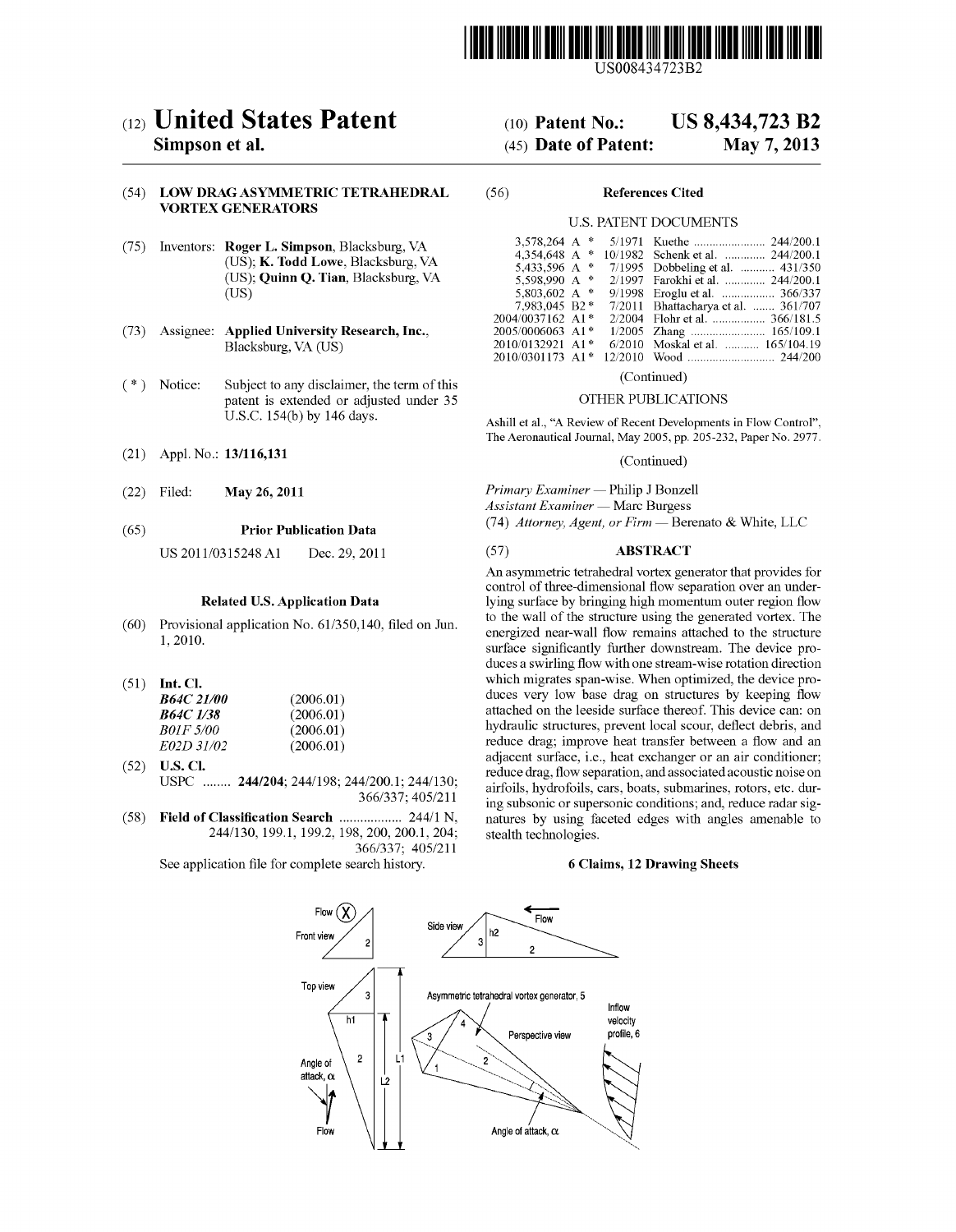## U.S. PATENT DOCUMENTS

|  | 2011/0095135 A1* 4/2011 Miller et al.  244/200.1 |
|--|--------------------------------------------------|
|  |                                                  |
|  | 2012/0134753 A1* 5/2012 Simpson et al.  405/211  |

#### OTHER PUBLICATIONS

Lin, "Review of research on low-profile vortex generators to control boundary-layer separation", Progress in Aerospace Sciences , 2002, pp. 389-420, vol, 38.

Simpson,"Turbulent Boundary Layer Separation", Annual Review of Fluid Mechanics, 1989, pp. 205-207, 231-234, vol. 21. Simpson, "Aspects of Turbulent Boundary Layer Separation",

Progress in Aerospace Sciences, 1996, pp. 457-521, vol. 32.

Simpson, "Junction Flows," Annual Reviews of Fluid Mechanics, 2001, pp. 415-443, vol. 33.

Tian et al., "Flow visualization on the linear compressor cascade endwall . . . ", Measurement Science and Technology, Aug. 2004, pp. 1910-1916, vol. 15, No. 9.

\* cited by examiner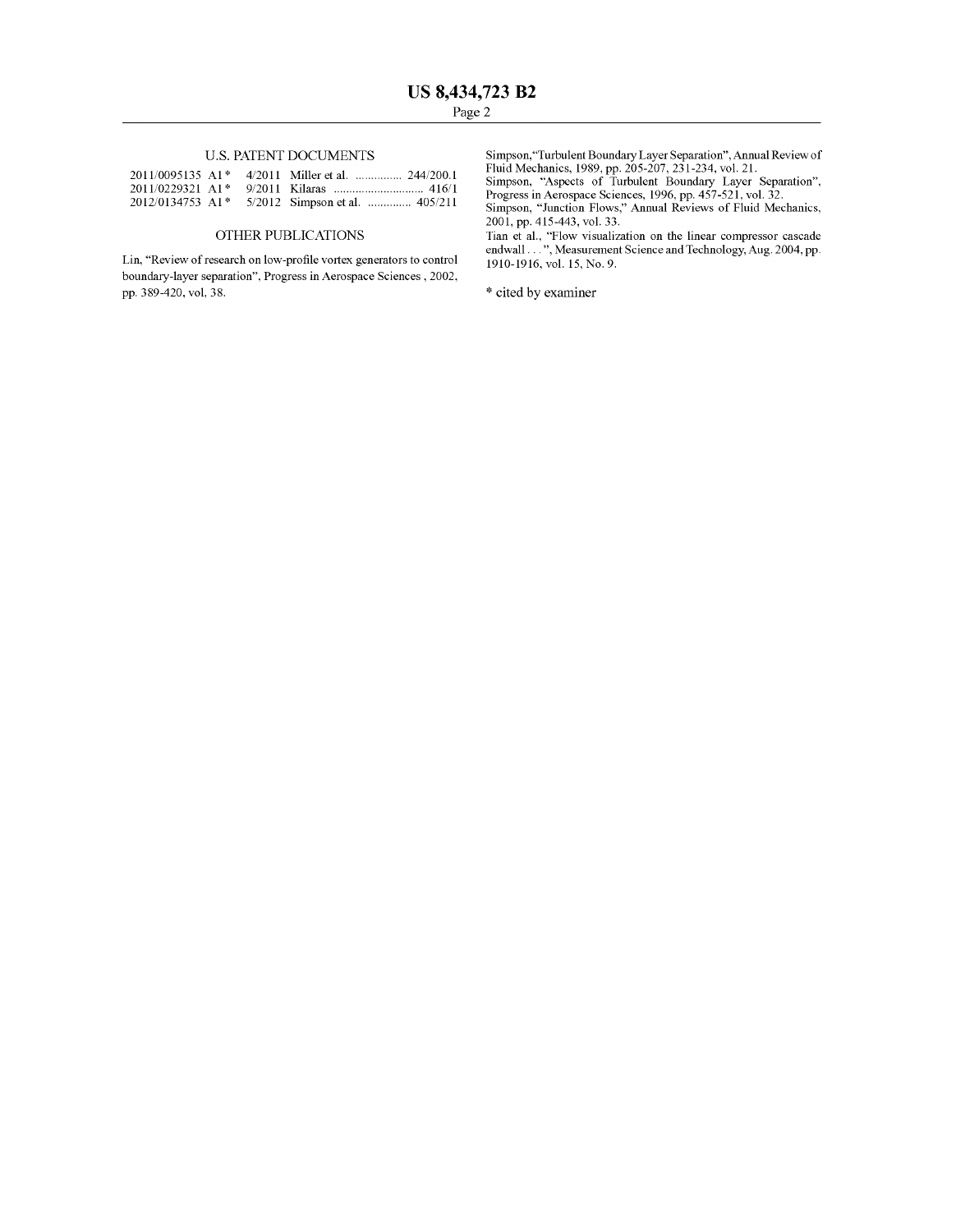

Fig. 2 Prior Art

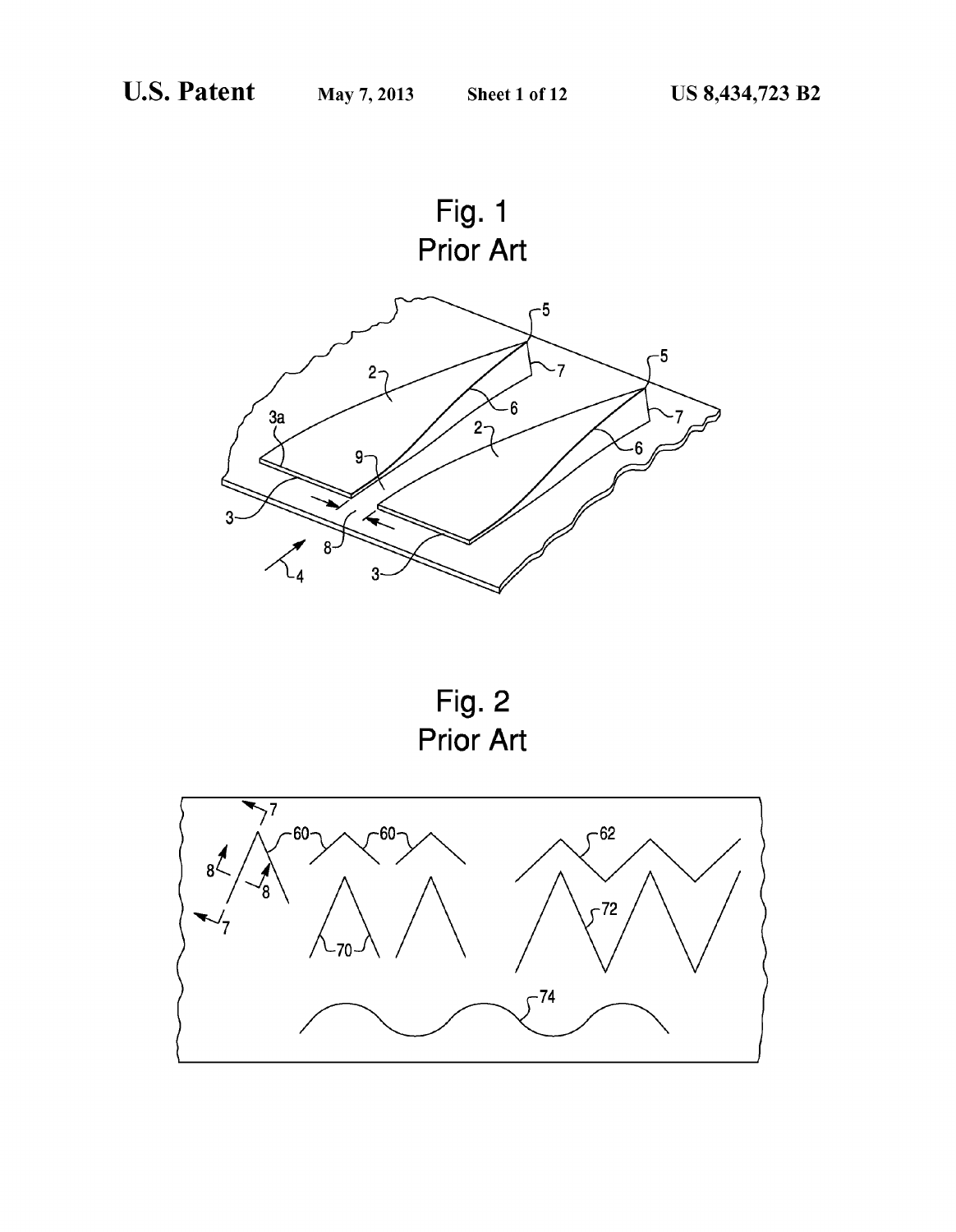



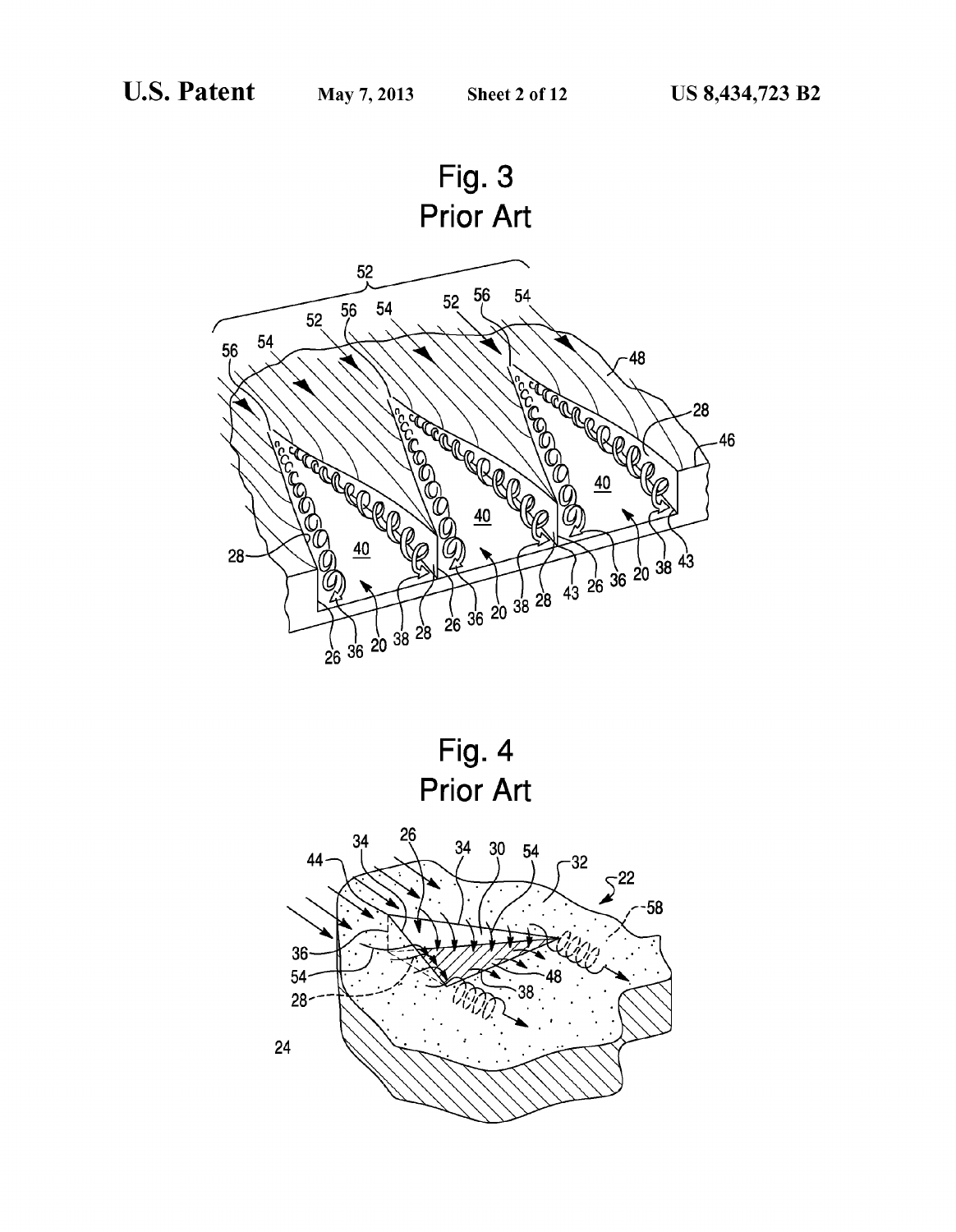



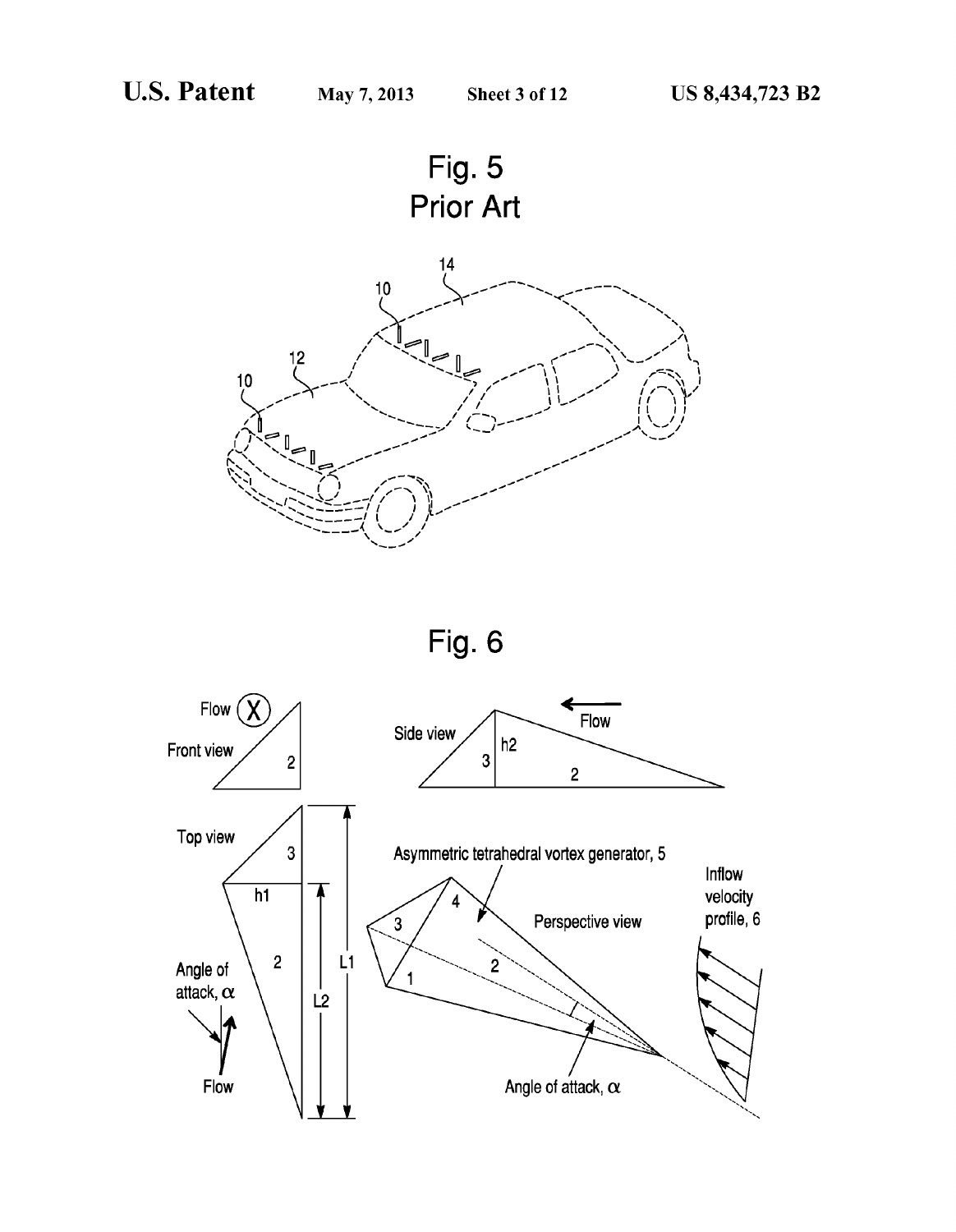



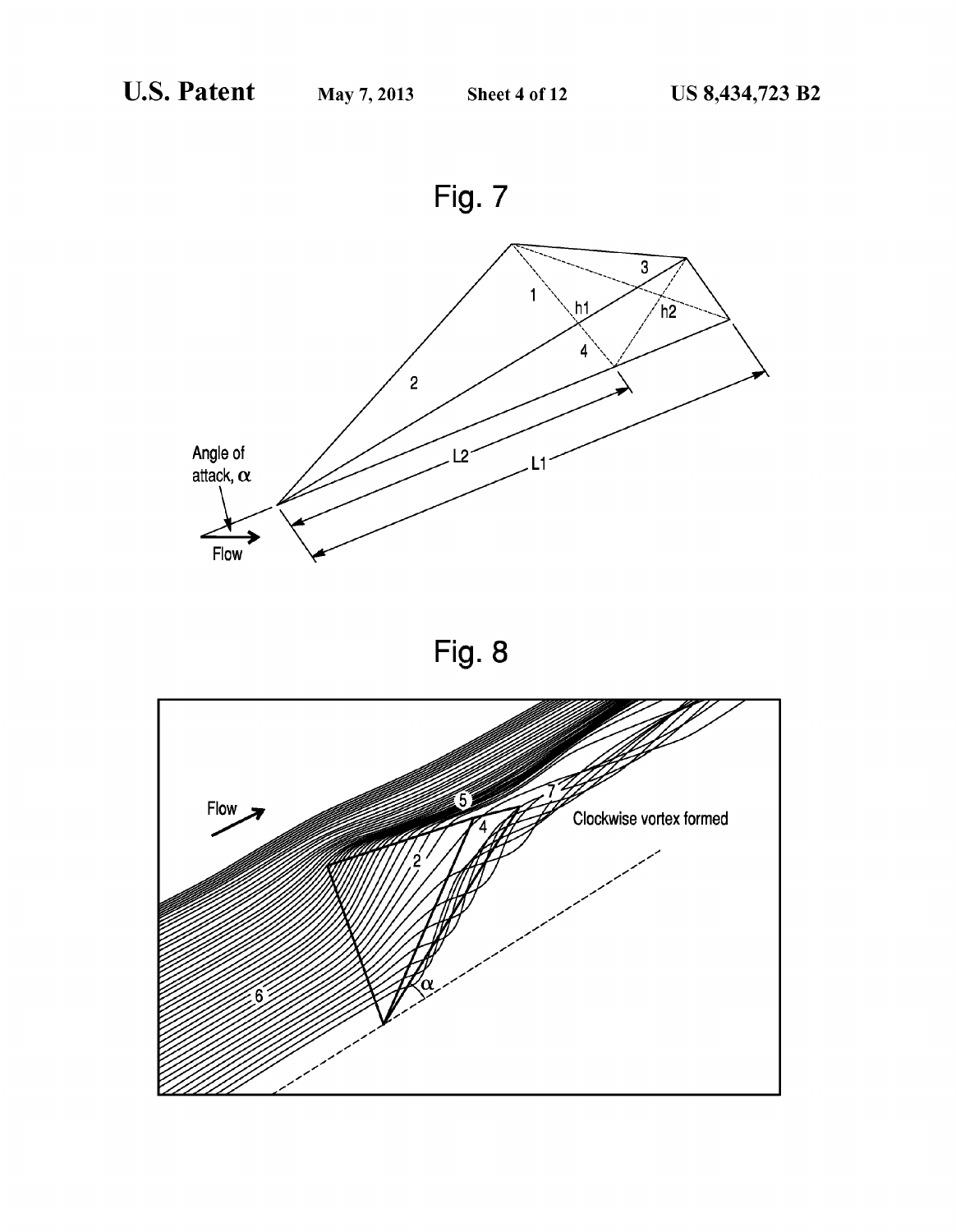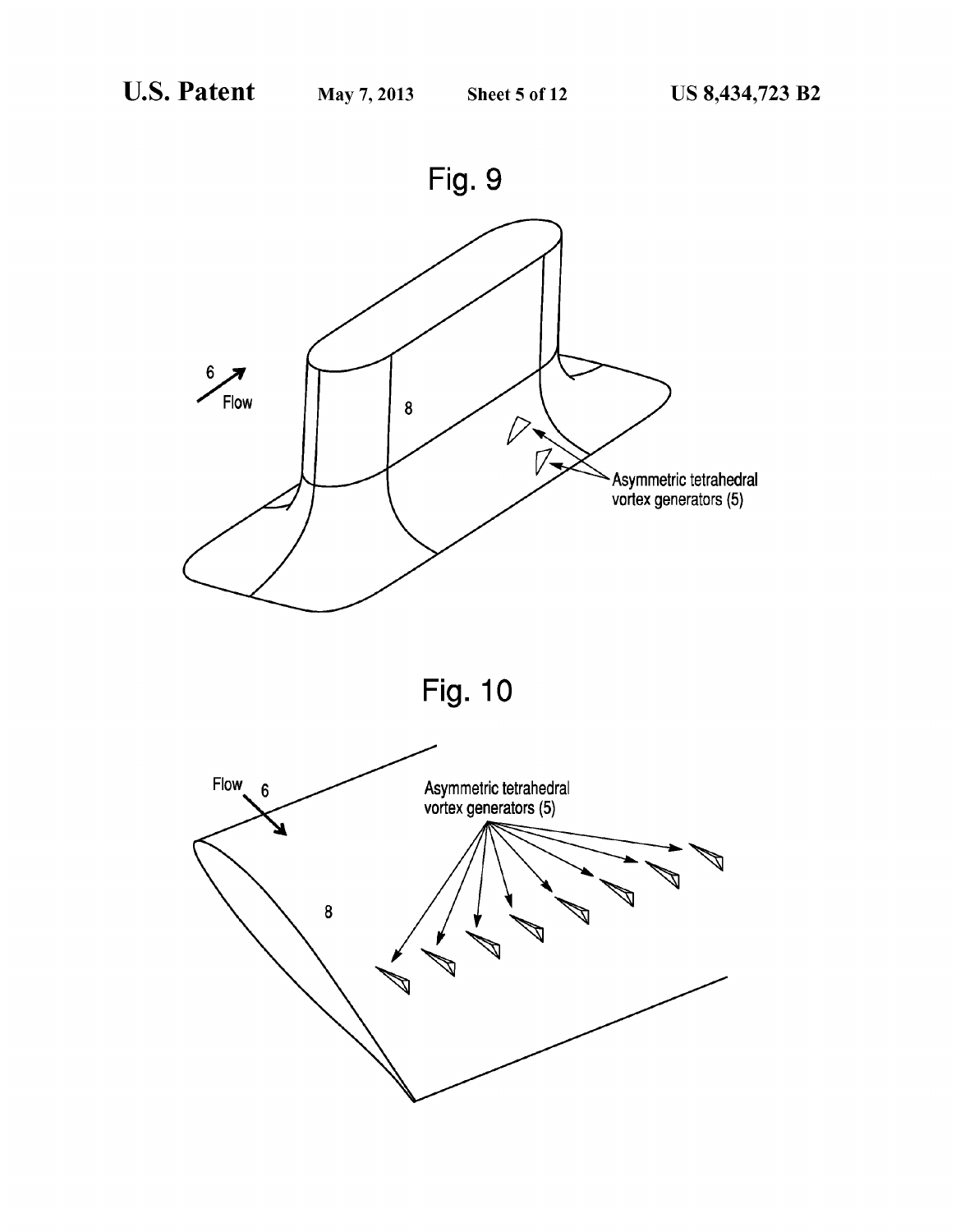





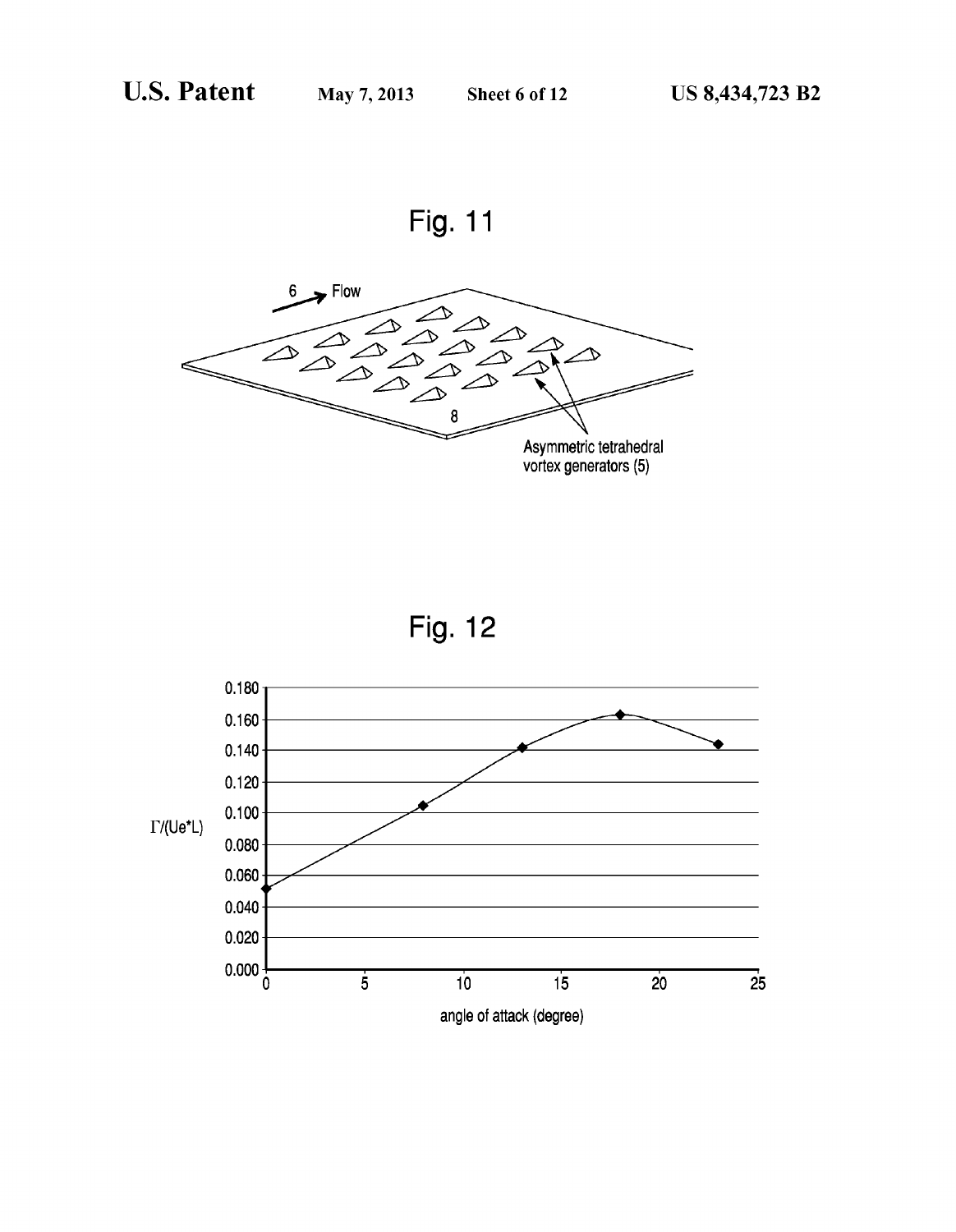

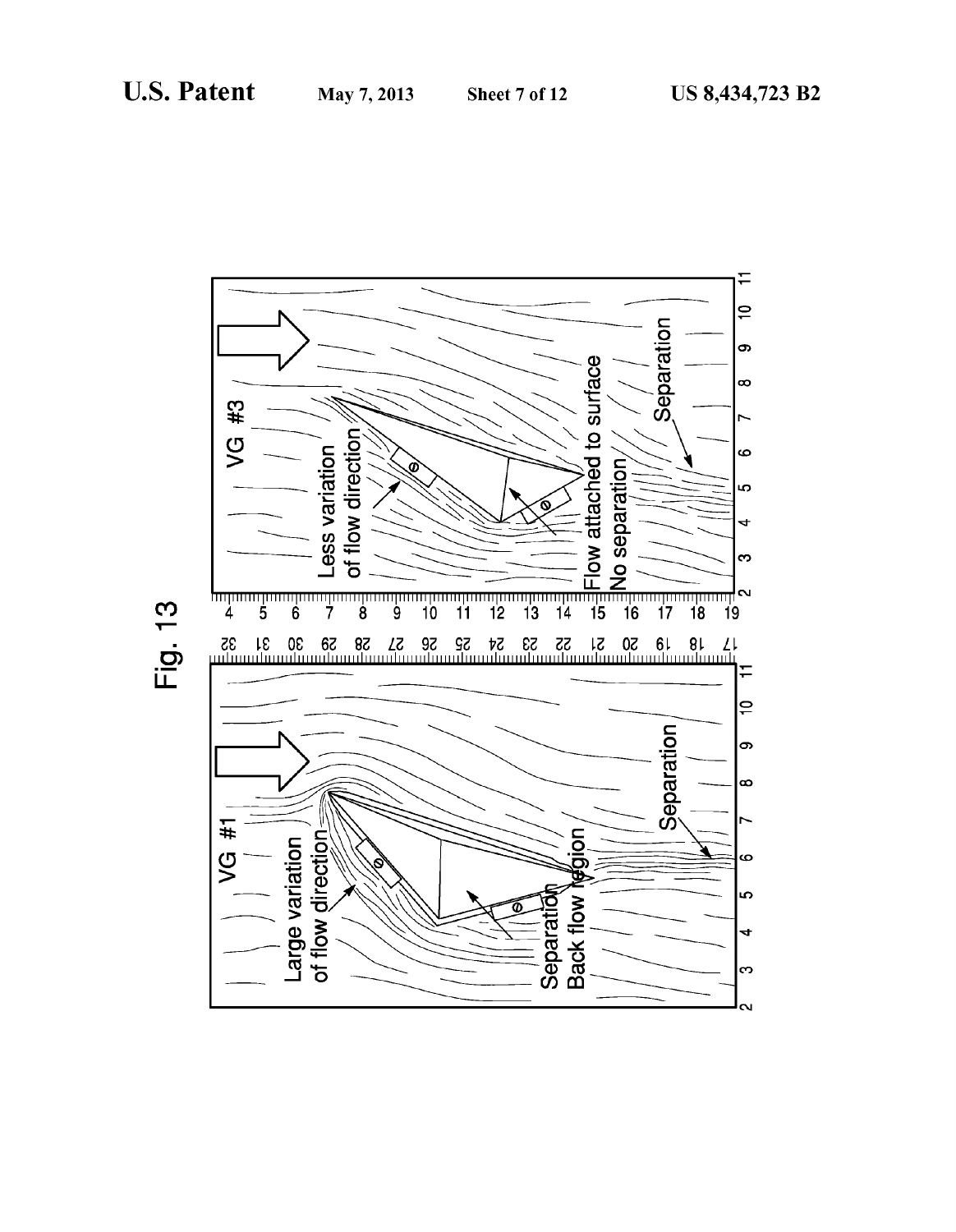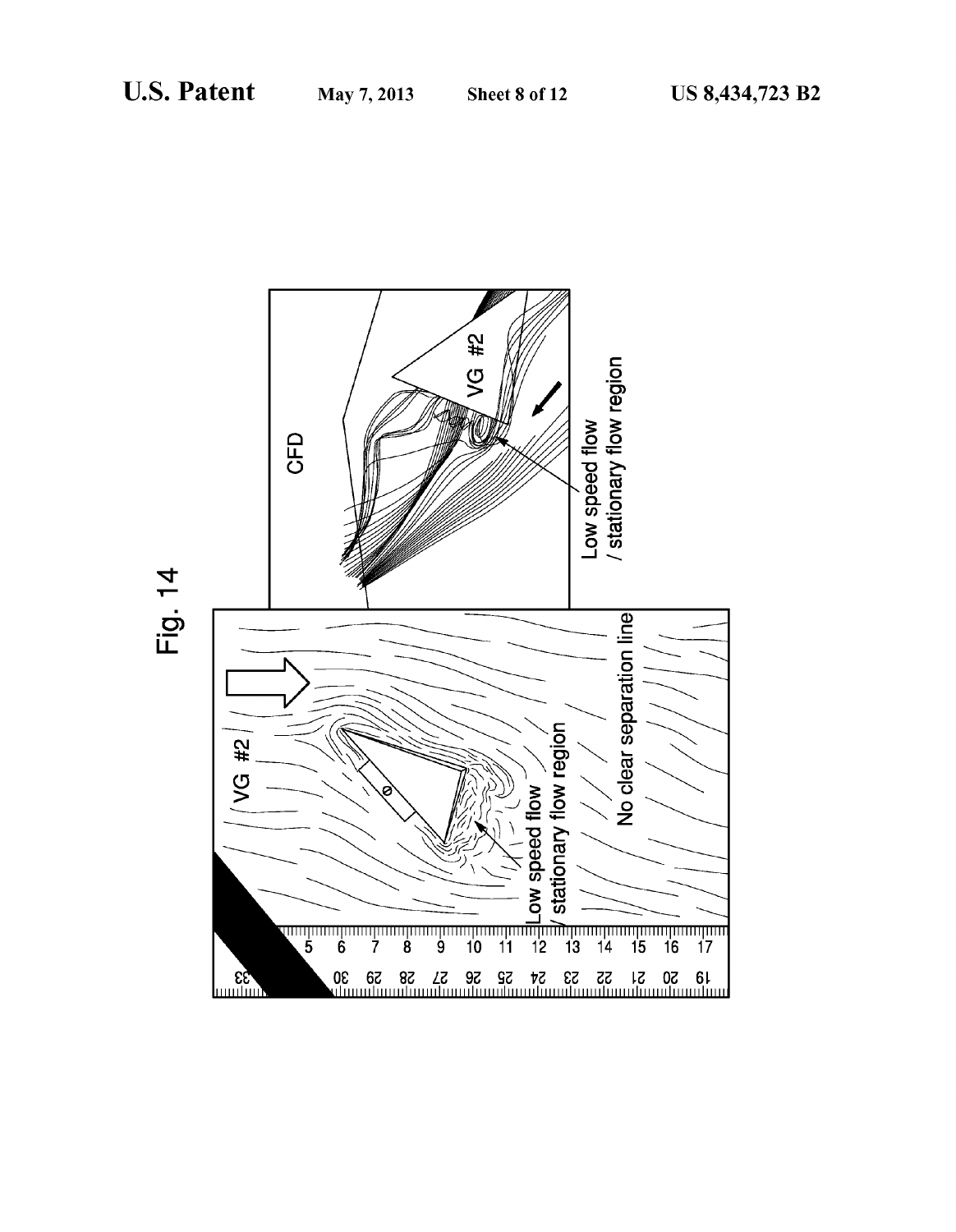

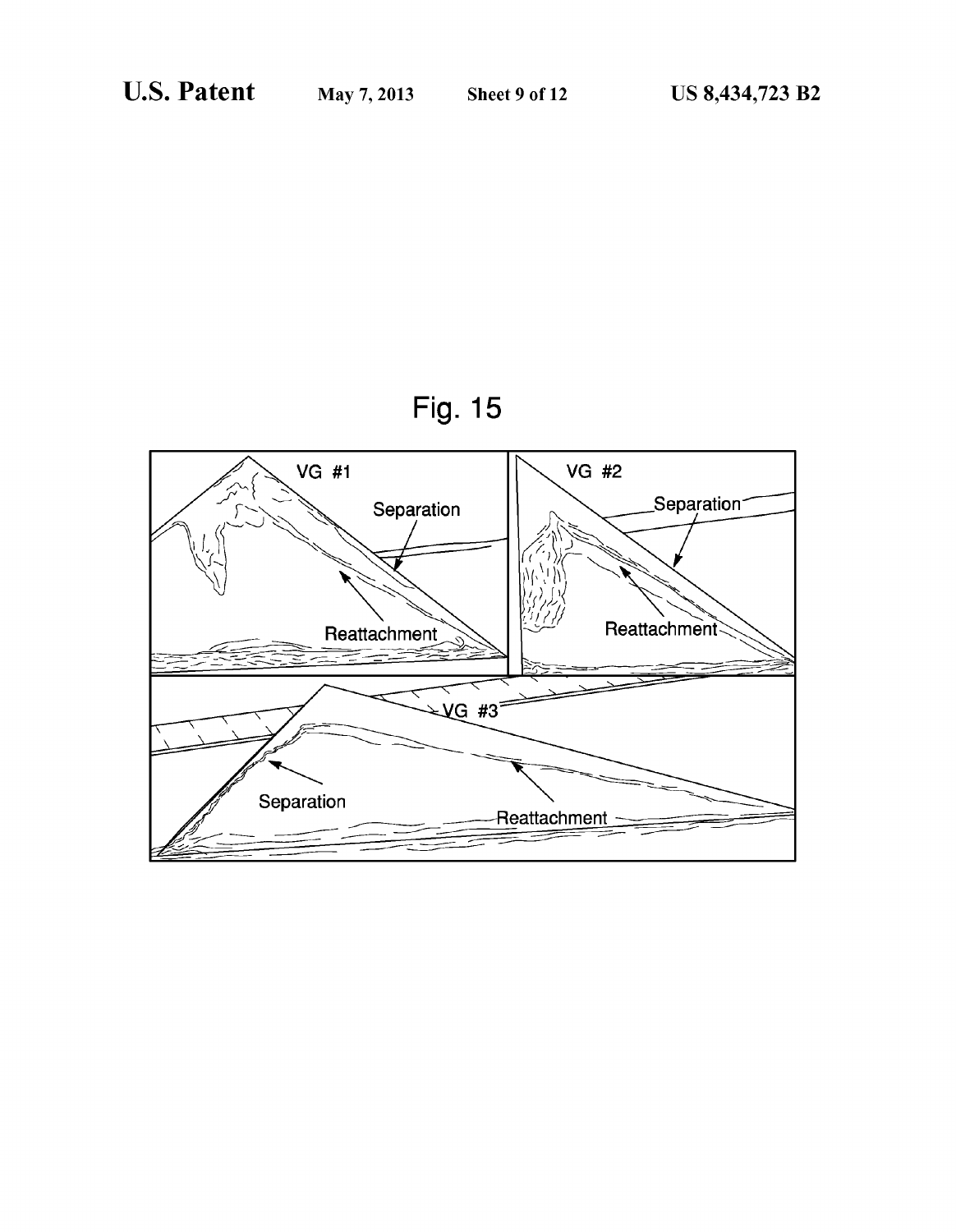

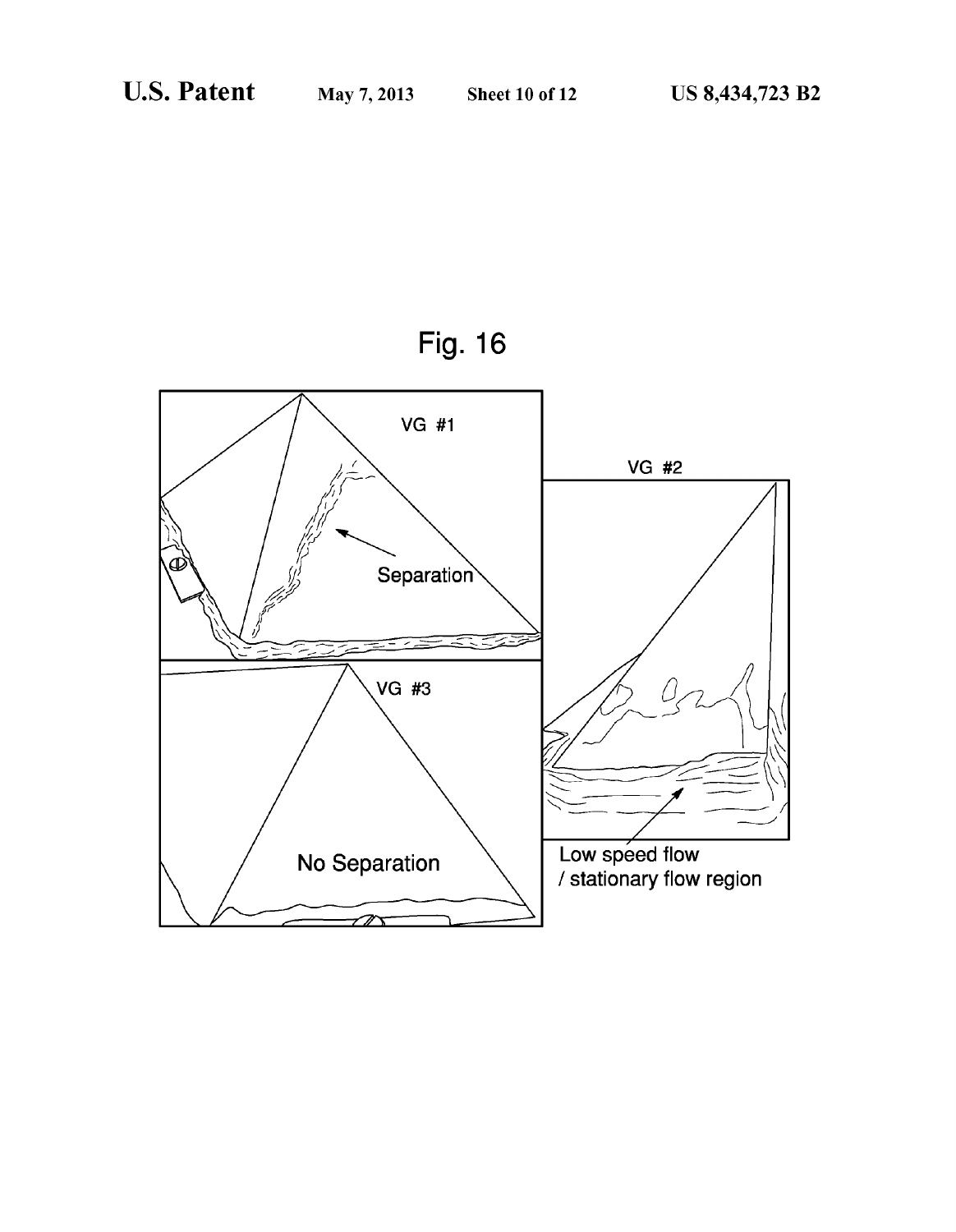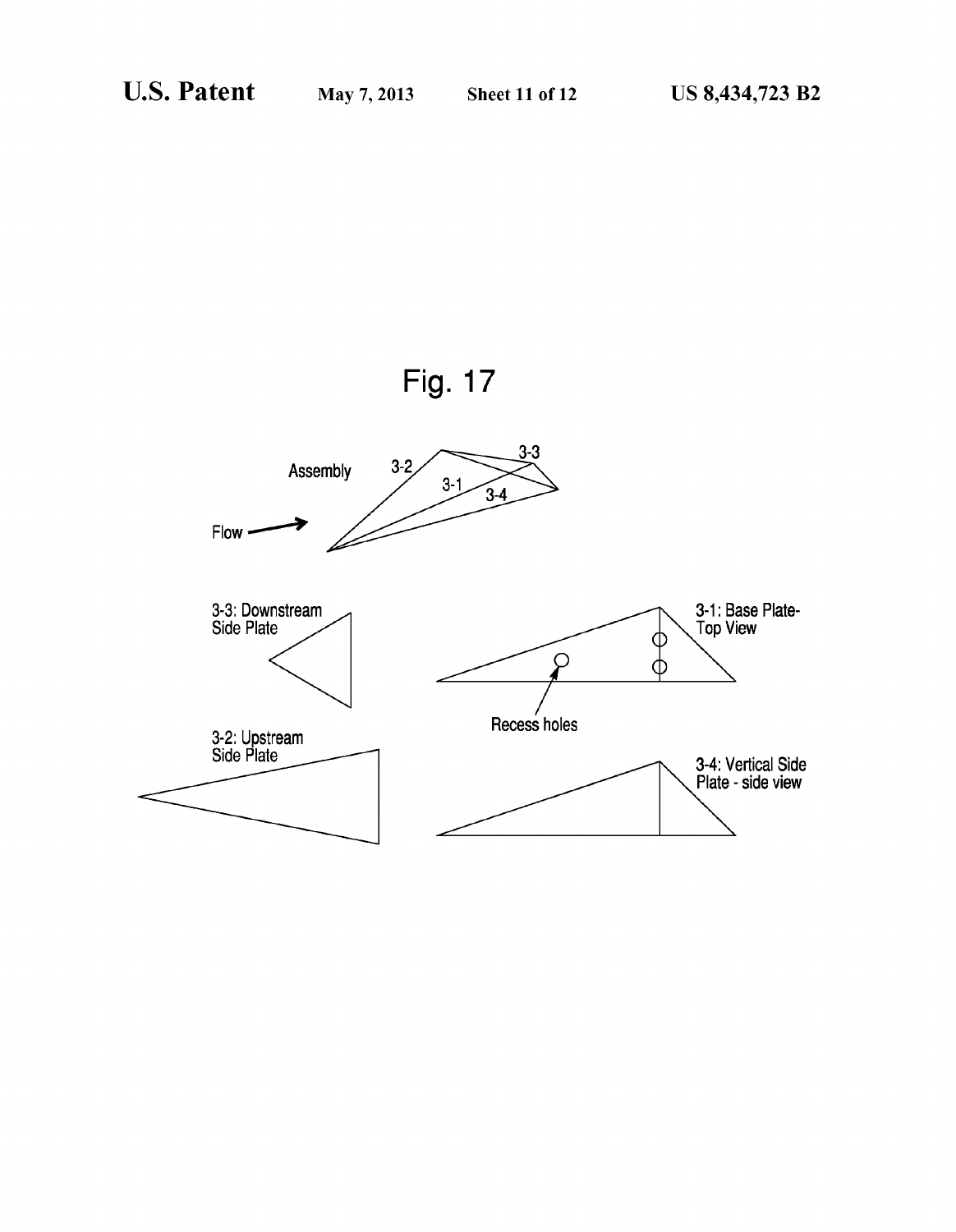Fig. 18

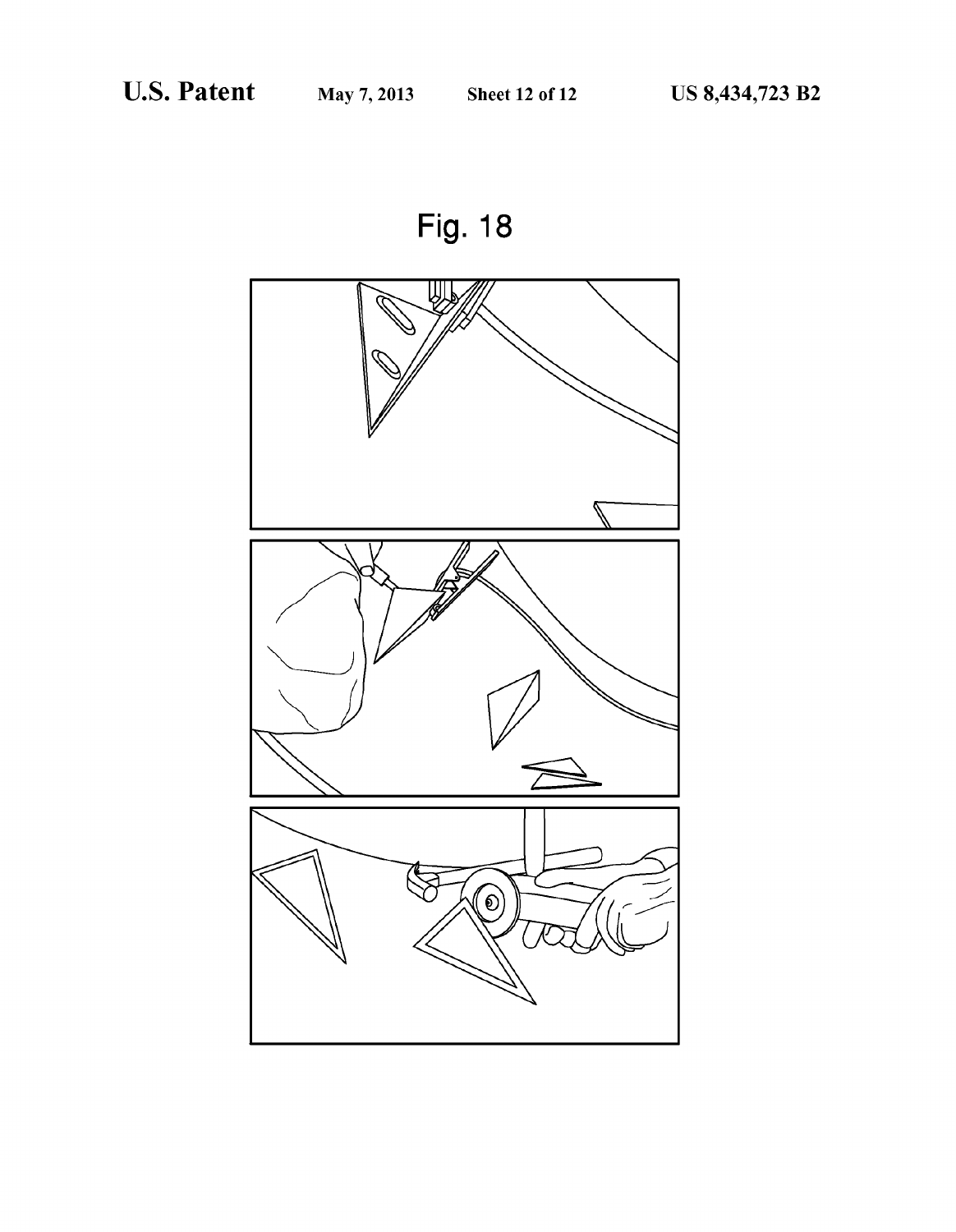#### LOW DRAG ASYMMETRIC TETRAHEDRAL VORTEX GENERATORS

This application claims the benefit of U.S. Provisional Application Ser. No. 61/350,140, filed Jun. 1, 2010.

#### FIELD OF THE INVENTION

The invention generally relates to the fields of aerodynamics, hydrodynamics, fluid mechanics, heat transfer, and  $10$ hydraulic engineering. More particularly, the low drag asymmetric tetrahedral vortex generator invention is a manufac tured device for placement in a fluid or hydraulic flow that is capable of drag reduction, flow separation control, increased heat exchange, bridge pier and abutment scour prevention, and prevention of debris collection around bridge piers and abutments.

#### BACKGROUND OF THE INVENTION

In fluid mechanics, a boundary layer is developed by vis-<br>cous effects in the region immediately adjacent to a bounding surface and it also causes the surface friction Which is related to the drag. Boundary layer separation occurs under adverse or positive pressure gradients when the portion of the bound- 25 ary layer closest to the Wall departs from the surface (Simp son, 1989, 1996). This breakdown of the boundary-layer flow is exhibited as a thicker more turbulent region of low wall shear stress that produces a significant modification of the pressure field from the attached boundary layer condition and  $\,30$ mean or time-averaged flow reversal in some instances. Therefore, boundary layer separation results in a large increase in the pressure drag on the body, Which is most of the total drag, and an increase in related acoustic noise (Simpson, 1989; Lin, 2002).

In hydraulic engineering, a scoured bed around the hydrau lic structure is most often a consequence of separation of the incoming boundary layer as it encounters the hydraulic struc ture and the resulting vortical flow. The scour of sediment around the base of a hydraulic structure is a major cause of 40 catastrophic bridge collapse. Therefore, flow separation control techniques around the hydraulic structure can be effective to prevent flows that cause scour.

The majority of the heat transfer to and from a body also takes place within the heat exchanging fluid boundary layer.  $45$ The low momentum region developed next to the flow separation results in very poor heat exchange performance between the body surface and the flow. Therefore, suppressing the boundary layer separation increases the rate of heat exchange between a body surface and a heat exchanging fluid.  $\,$  50  $\,$ 

There are a number of passive and active Ways to control boundary layer separation, such as vortex generators, bound ary layer trips (turbulators), suction and ejection devices, etc. In the discussion to folloW, the method of separation control via vortex generators is described in terms of the current 55 state-of-the-art.

#### REVIEW OF PRIOR-ART

Hydraulic Applications: Debris Deflection and Local Scour 60 Countermeasures

In US. Pat. No. 5,839,853 (Oppenheimer and Saunders), one set of vortex generators, located upstream of the hydrau lic structure, is specified to produce a pair of stream-wise vortices that move toWard the free surface and protect the 65 hydraulic structure from the impact of oncoming debris. Another set of vortex generators is positioned directly in front

of the hydraulic structure to prevent the streambed from scouring by counteracting the horseshoe vortex (also some times called the necklace vortex) that Would be formed by separation at the hydraulic structure nose if there Was no control. The invention in US. Pat. No. 6,186,445 by Batcho applied a similar counteracting method for the horseshoe vortex as in the US. Pat. No. 5,839,853 (Oppenheimer and Saunders) With other kinds of vortex generator apparati. Batcho also expanded the application fields and he stated that the invention can be used to suppress the horseshoe vortex around bridge piers and those occurring on aircraft, subma rines, and buildings. Therefore, it can be applied to reduce scour around bridge piers and abutments and flow generated acoustic noise on submarines and aircraft. HoWever, the Annual Reviews paper by Simpson (2001) showed that this counteracting mechanism fails as a countermeasure. Drag Reduction and Separation Control

20 US. Pat. No. 2,800,291 invented by Stephens Were designed In FIG. 1, the triangular ramp-type vortex generators in to delay or prevent flow separation by energizing the boundary layer through a pair of induced vortices. Similar to trian gular ramp-type vortex generators, "V"-shaped vortex gen erators as shoWn in FIG. 2 in US. Pat. Nos. 3,578,264 and 3,741,285 by Kuethe Were employed to create vortices to transfer energy from the outer region boundary layer flow into the low momentum near wall flow to suppress flow separation. This Wishbone like vortex generator is positioned on a flow control surface with the apex facing upstream. A similar "V" shaped vortex generator patent (U.S. Pat. No. 5,058,837) was granted to Wheeler and his design has different crosssectional shapes With the apex facing downstream. A channel/ groove type vortex generator in FIG. 3 Was also invented by Wheeler in U.S. Pat. No. 4,455,045. However, its complex geometry made it laborious to manufacture and costly to machine. The US. Pat. No. 4,655,419 by van der Hoeven described a vane type vortex generator device to generate vortices at a selected location on a flow control surface, such as an aircraft Wing. Another prior art patent (Farokhi and Taghavi, U.S. Pat. No. 5,598,990) described triangular cavity type vortex generators as shoWn in FIG. 4 for controlling supersonic flow separation and reducing drag. The triangular cavity type vortex generators are constructed by revolving cuts of triangular cross section around the vertical triangular edge normal to the incoming flow. Two counter-rotating vortices are created along the vertical side edges to energize the boundary layer flow. The invention by Krastel in U.S. Pat. No. 6,276,636 disclosed tab-shaped or vane type vortex genera tors as shoWn in FIG. 5 to reduce the surface friction on a motor vehicle. This tab-shaped vortex generator can be any kind of protraction on the body of the moving object. Others have contributed technical data on these prior-art inventions (Ashill, 2005; Joslin and Miller, 2009; Lin, 2002) and discuss applications to supersonic flow.

Heat Exchange

35

The invention by Min-Sheng Liu et al. in US. Pat. No. 6,929,058 disclosed a cold plate With an arrangement of pairs of tab-shaped vortex generators Which generate counter-ro tating vortices. The vortices increased the mixing rate and improved the heat transfer on the cold plate without causing much pressure drop in the heat exchanger. The inventions in U.S. Pat. No. 6,578,627 by Min-Sheng Liu et al. and U.S. Pat. No. 7,337,831 by Torii are related to improving the heat transfer around a tubular heat transfer device. More specifically, different shaped vortex generators With various patterns are specified for controlling the separation of heat carrying fluid.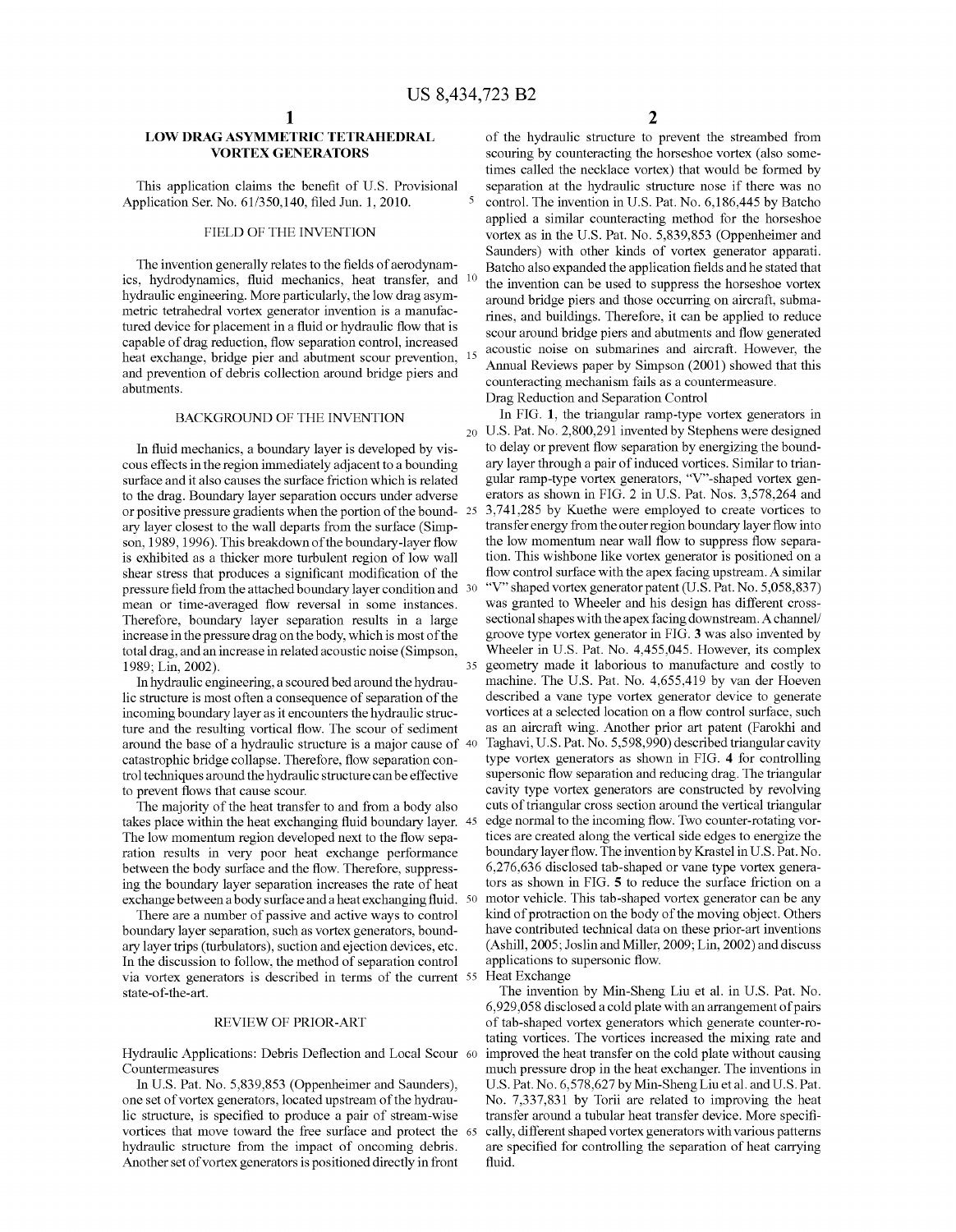$\mathcal{L}$ 

35

55

### SUMMARY OF THE INVENTION

This invention is a low drag asymmetric tetrahedral vortex generator for preventing local scour, deflecting debris that could degrade the performance of the vortex generator, and reducing drag around the hydraulic structures, such as bridge piers and abutments and coastal Wind turbines; improving heat transfer betWeen a How and an adjacent surface as inside a heat exchanger or air conditioner; reducing drag and sup  $10$ pressing flow separation and associated separation related acoustic noise at subsonic and supersonic conditions on air foils, hydrofoils, cars, boats, submarines, rotors, flow ducting, etc. The asymmetric tetrahedral vortex generator dis closed herein controls three-dimensional flow separation by bringing high momentum outer region How to the Wall by induction from the vortex generated by the vortex generator so that the energized near-wall flow remains attached to the body surface significantly further downstream than without the device. The present invention produces a swirling flow  $_{20}$ With one stream-Wise rotation direction Which Will migrate in a span-Wise direction. The present invention may be opti mized to produce very low base drag by keeping flow attached on the leeside surface of the device. Prior vortex generators suffer from significant base drag that reduces system perfor-25 mance compared with the present invention. The asymmetric tetrahedral vortex generator can be designed as a reduced radar signature/low observability flow control device with faceted edges designed With angles amenable to stealth tech 30 nologies.

### BRIEF DESCRIPTION OF THE DRAWINGS

FIGS. 1-5 show various prior art vortex generator apparati and theory.

FIG. 6 shows details and views of the subject asymmetric tetrahedral vortex generators.

FIG. 7 is a sketch of the asymmetric tetrahedral vortex generator geometry.

erated by an asymmetric tetrahedral vortex generator.

FIG. 9 shows asymmetric tetrahedral vortex generators installed at a three-dimensional vortex preventing fairing around the bottom of a bridge pier.

FIG. 10 is a sketch of asymmetric tetrahedral vortex gen- 45 erators applied to an airfoil, hydrofoil or Wind turbine blade to reduce drag and suppress flow separation in subsonic or supersonic How and associated separation generated acoustic noise.

FIG. 11 is a depiction of asymmetric tetrahedral vortex 50 generators arranged for improving heat exchange on a cold or hot plate.

FIG. 12 shows the non-dimensional vortex strength  $(\Gamma)$ (Ue\*L)) vs. angle of attack (degrees) for asymmetric tetrahe dral vortex generator 3.

FIG. 13 is a top view of surface oil flow visualizations on the surface of the asymmetric tetrahedral vortex generator models #1 and 3. Looking downstream a counter-clockwise vortex is formed.

FIG. 14 is top view of surface oil flow visualization on the  $\,$  60 surface of asymmetric tetrahedral vortex generator model #2 (left) and computed streamlines from CFD. Looking doWn stream a counter-clockwise vortex is formed.

FIG. 15 is a surface oil flow visualization on the leeward side surface (4) of asymmetric tetrahedral vortex generator 65 models. Flow from right to left. Counter-clockwise vortex formed looking doWnstream, as in FIGS. 13 and 14 above.

FIG. 16 is a surface oil flow visualization on the downstream leeward surface  $(3)$  of asymmetric tetrahedral vortex generator models.

FIG. 17 is a sketch of asymmetric tetrahedral vortex gen erator geometry.

FIG. 18 shows photographs of assembly of asymmetric tetrahedral vortex generator components.

#### DETAILED DESCRIPTION OF PREFERRED EMBODIMENTS

A detailed description of the invention follows with reference to the appended draWings. The components of the asym metric tetrahedral vortex generator are as follows, with ref-15 erence to FIGS. 6 and 7.

- 1) Bottom Triangular Face (base) of Asymmetric Tetrahe dral Vortex Generator.
- 2) WindWard Triangular Face of Asymmetric Tetrahedral Vortex Generator.
- 3) LeeWard Triangular Face of Asymmetric Tetrahedral Vortex Generator.
- 4) Side Triangular Face of Asymmetric Tetrahedral Vortex Generator.

5) Asymmetric Tetrahedral Vortex Generator.

- 6) Oncoming How.
- 7) Vortex in FIG. 8 generated by asymmetric tetrahedral vortex generator.
- 8) Structure on which vortex generator is attached.

The asymmetric tetrahedral vortex generator (5) shoWn in FIG. 6 and FIG. 7 and described herein is an asymmetric tetrahedron—a polyhedron without symmetries composed of four triangular faces, three of Which meet at each vertex. The four triangular faces in the reference flow context are, respectively, the windward or upstream face or side plate  $(2)$ , leeward or downstream face or side plate (3), side face or plate  $(4)$  and bottom face  $(1)$ . An asymmetric tetrahedral vortex generator that is a mirror image to the one shoWn in FIGS. 6, 7, and 8 produces a vortex of opposite sense.

FIG. **8** shows a streamline visualization of the vortex gen-40 attack a to the oncoming flow (6). The oncoming flow (6) that The side face  $(4)$  of the vortex generator  $(5)$  is at an angle of approaches the vortex generator (5) of FIGS. 7 and 8 encoun ters the WindWard triangular face (2). The oncoming How (6) stays attached to the WindWard surface (2) under the favorable or negative pressure gradient. The flows above the windward surface (2) and around side face (4) are at different angles and roll up to form a vortex (7) in FIG. 8 While they merge to each other.

> In FIGS. 6, 7 and 8, the vortex generator creates a clock Wise rotation vortex Which brings high momentum How to the flow control surface and low momentum flow away from the surface. The mechanism 6, of using a vortex generator to control separation is to energize the near-wall low speed flow through the previously described large-scale mixing process in order to delay or suppress the How separation. The present invention produces a swirling flow with one stream-wise rotation direction which will migrate in a span-wise direction.

> The loW drag asymmetric tetrahedral vortex generators can be arranged in various modes based on different usages. For example, the generators may be installed in series of two or more to produce co-rotating vortices that bring high momentum fluid toward near-surface areas of three-dimensional bodies and produce a swirling flow with one stream-wise rotation direction which will migrate in a span-wise direction. In such an arrangement, they may be installed on the sides of the AUR hydraulic local scour vortex preventing three-di mensional streamlined fairing (1), as shoWn in FIG. 9, so that the generated vortex induces flow down toward the pier and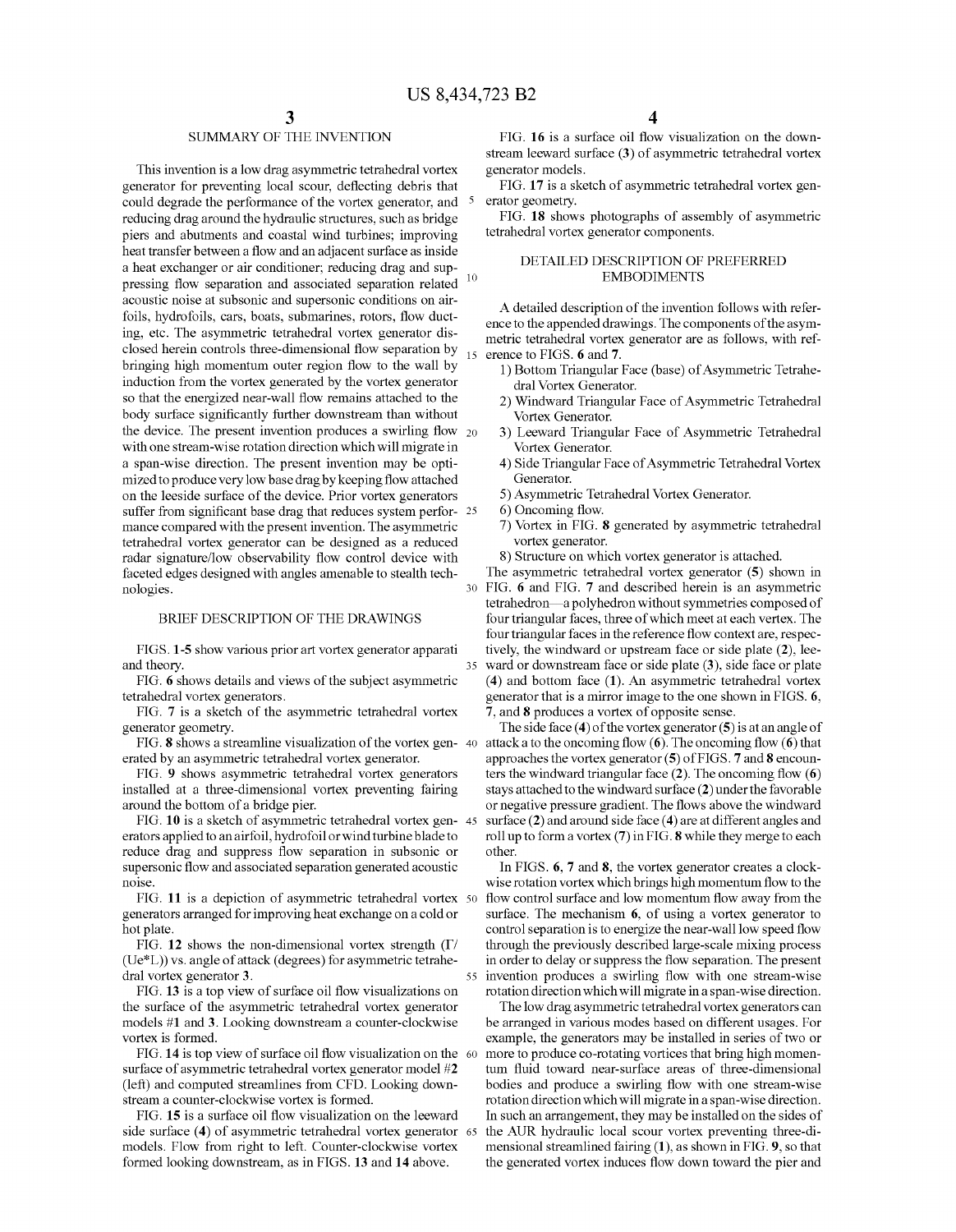30

35

40

45

50

55

the fairing (8). This action brings higher energy 'outer-layer' flow toward the fairing region which has thickened boundary layers due to the combination of the pier and fairing boundary layers that occur there. The benefit is the prevention of flow separation around the hydraulic structure. By the nature of the vortex generator shape, no debris is collected around the vortex generators as may occur With other vortex generator designs. As a local scour countermeasure, this shape is chosen specifically because it acts to deter build-up of debris that will be present in flood conditions. No prior work that utilizes this design has been found. Compared With the vane type vortex generator, this shape is structurally stronger and produces less drag.

The asymmetric tetrahedral vortex generators and its mir ror image can be used as a pair to create counter-rotating vortices to suppress boundary layer separation. The asym metric tetrahedral vortex generators (5) of the same shape can be used to create co-rotating vortices to suppress boundary layer separation on external flows that occur on engineered systems such as aircraft Wings (8) (FIG. 10), boats, subma rines, cars, buildings, and internal flow ductwork. Since the flow generated acoustic noise is related to the drag level (Simpson, 1989 and Lin, 2002), the loW drag tetrahedral vortex generator Will produce less noise as vortex generators with greater drag. 20

Asymmetric tetrahedral vortex generators can be used for supersonic flow conditions, e.g., for supersonic inlets flow control or supersonic nozzle flow control in overexpanded conditions as in take-off. The faceted surfaces can be designed as 3D ramp flows using common practice methods. This asymmetric tetrahedral vortex generator can be designed as a reduced radar signature/low observability flow control device With faceted edges designed With angles amenable to stealth technologies.

Asymmetric tetrahedral vortex generators can also be positioned in the vicinity of distributed heat transfer elements, such as coolant tubes in a radiator, as low-loss guide fins to converge and accelerate near Wall How close to the heat trans fer elements, While reducing the separation around the guide fin to improve overall efficiency. The asymmetric tetrahedral vortex generator devices (5) may be additionally installed on cold- or hot-plate heat exchangers (8), as shoWn in FIG. 11, to increase the mixing rate of the How over the plate and improve the heat transfer while minimizing pressure drop. As a heat transfer improving device, it also acts more efficiently like a "fin" to conduct more thermal energy from the surface with more surface area.

The vortex generators in the prior art description are sym metric and generate a pair of counter-rotating vortices. In contrast, the current loW drag asymmetric tetrahedral vortex generator only creates one single vortex. The geometry for the current design is relatively simple; therefore, it can be easily fabricated, cast or machined, and installed. For example, for the hydraulic usage, such as controlling local scour, it can be fabricated with fiberglass, reinforced with rebar, and cast with concrete or it can be Welded from triangular steel plates. Invention Operation and Test Results:

$$
\frac{\Gamma}{U_e L} = f\left(\frac{h}{\delta}, \frac{U_T}{U_e}, \alpha, \frac{h}{L}\right),
$$

As shown in the above equation, the vortex strength  $\Gamma$ created by a vortex generator is a function of incoming flow 65 speed, turbulent boundary layer Wall friction velocity, vortex generator height, angle of attack, incoming boundary thick

 $\overline{6}$  ness and length of vortex generator, where  $\Gamma$  is the vortex strength,  $U_e$  is free-stream velocity,  $U_\tau$  is the friction velocity,  $\alpha$  is angle of attack,  $\delta$  is inlet boundary layer thickness, h is vortex generator height, and L is vortex generator length. The h/ $\delta$  and  $\alpha$  are the most important factors among these variables. Original research Which included a numerical compu tational simulation study of a series of asymmetric tetrahedral vortex generators at different heights and angles of attack shoWs that vortex generator strength increases With the incre ment of vortex generator height and angle of attack.

Table 1 summarizes the geometric information for three asymmetric tetrahedral vortex generators and L2, L1, h2 and h1 are defined in FIG. 7. The numerical simulation results shoW that design #2 generates the highest vortex strength and the vortex created by design #3 has the loWest circulation. At 18 degrees angle of attack as shoWn in FIG. 12, vortex gen erator #3 in Table 1 generates the highest vortex strength With least recirculation region on the leeside surface.

TABLE 1

|    | Geometry definition for the tested asymmetric<br>tetrahedral vortex generators |         |       |       |  |  |  |
|----|--------------------------------------------------------------------------------|---------|-------|-------|--|--|--|
| 25 |                                                                                | 1.2/1.1 | h1/L1 | h2/L1 |  |  |  |
|    | Design 1                                                                       | 0.5     | 0.4   | 0.4   |  |  |  |
|    | Design 2                                                                       |         | 0.4   | 0.4   |  |  |  |
|    | Design 3                                                                       | 0.75    | 0.25  | 0.25  |  |  |  |

Based upon the computer simulation results, three different types of asymmetric tetrahedral vortex generators Were tested experimentally in order to determine Which one Was the best design for controlling three-dimensional separation, produc ing a large stream-wise circulation, and producing the lowest drag on the vortex generator. Using a well known surface flow visualization technique (Tian et al., 2004), an oil flow and white pigment mixture was brushed on the surface of the vortex generators in order to see surface flow patterns on the vortex generators while tested in an air flow.

FIGS. 13 and 14 show the oil flow patterns on the flat plate around the vortex generators. Designs #1 and #3 clearly shoW White material deposits that indicate converged separation lines in the Wake region of the vortex generator that are due to the strong upWash from the vortex produced by the asymmet ric tetrahedral vortex generator. There is no clear separation line for design #2, Which may be due to the vortex being further away from the wall or due to the greater diffusion of vortex circulation by on the leeside of vortex generator design  $#2$ . Near-wall flow in design  $#1$  and  $#2$  is also subjected to a large spanwise pressure gradient and has more flow direction turning.

60 leeWard side of the vortex generator #1. Design #2 shoWs a For all these three cases in FIG. 15, How separates at the edge between the windward surface (2 in FIGS. 6, 7, and 8) and side surface (4 in FIGS. 6, 7, and 8) and reattaches on the side surface (4). The How stays attached to the WindWard surface (2 in FIGS. 6 and 7) under the favorable pressure gradient. Flow on the downstream leeward surface (3 in FIGS. 6 and 7) is quite different for these three different designs as shown in FIG. 16. Flow separation occurs on the collection of oil on the leeWard side Which is likely due to a separation bubble. There is no separation on the leeward surface of the design #3, which produces the lowest drag on the asymmetric tetrahedral vortex generator.

Even though the vortex generated by the asymmetric tet rahedral vortex generator #2 has the highest circulation based on the numerical simulation result, there exists a loW speed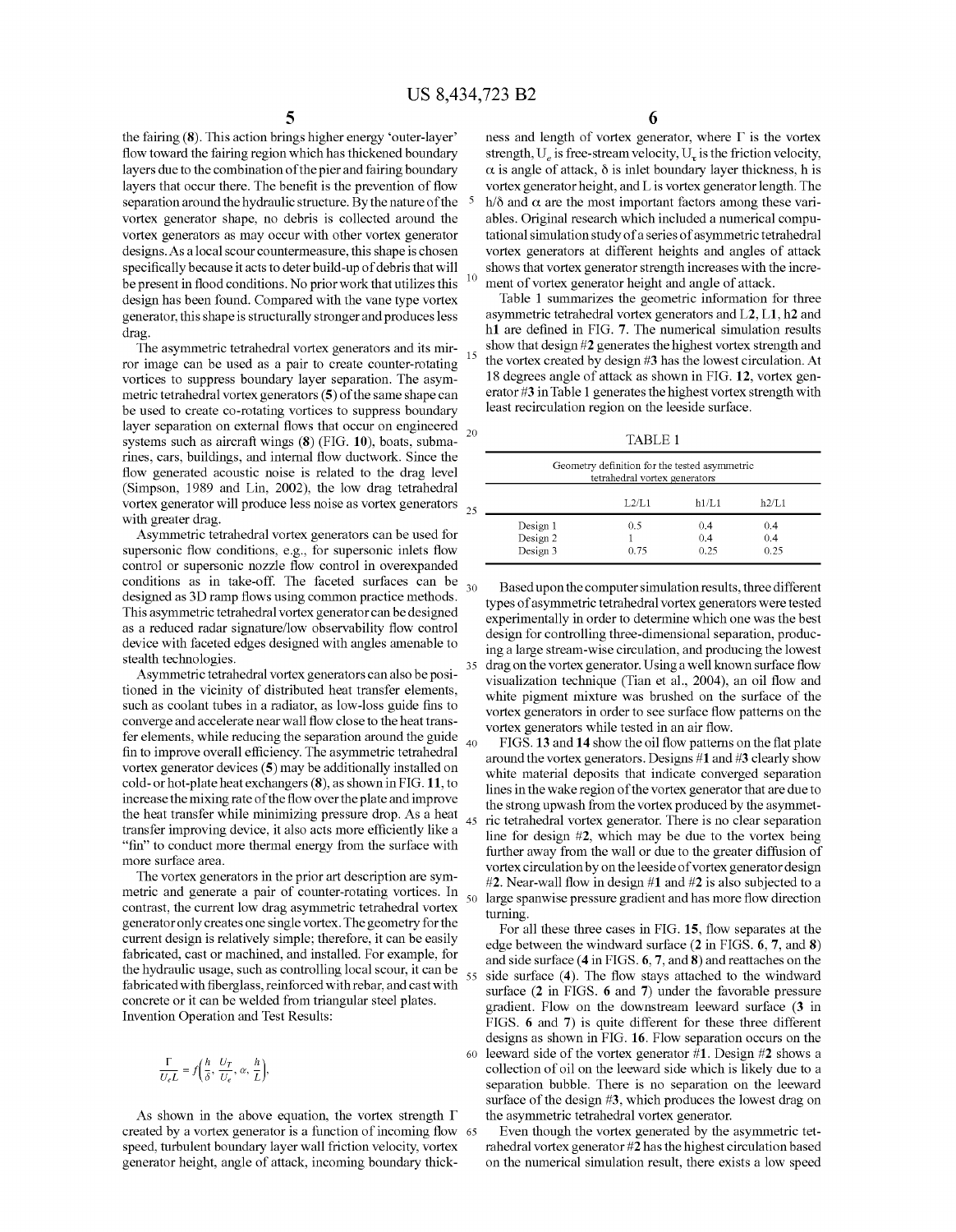recirculation region behind the device which might cause the collection of small debris and will certainly contribute to drag. Therefore, with consideration of the surface flow pattern from the oil flow visualization and numerical simulation results, design #3 is the best of the three, because the near- 5 wall flow has the least variation of flow direction, flow is attached on the most of the asymmetric tetrahedral vortex generator surface with low drag, and the circulation in the wake is relatively high, as shown in FIG. 12.

While only a few specific designs are presented here, one 10 can generalize the design and use requirements for various applications. First, the low drag asymmetric vortex generator should be located only in flow regions where there are zero pressure gradients or favorable or negative pressure gradients that will persist downstream of the vortex generator for at one 15 vortex generator length. This results in a well-formed vortex without flow reversal. Secondly, the Side Triangular Face (4) of the Low Drag Asymmetric Tetrahedral Vortex Generator should be at a modest angle of attack of the order of 10 to 20 degrees, as suggested by the data of FIG. 12. The height h2 of 20 this vortex generator in FIG. 7 should be of the order of the on-coming flow viscous boundary layer thickness. The width h1 in FIG. 7 should be of the order of the height h2. The length ratio L2/L1 as defined in FIG. 7 should be between  $\frac{1}{2}$  and 1 in order to prevent or reduce the extent of separation on Leeward 25 Triangular Face (3) of the Low Drag Asymmetric Tetrahedral Vortex Generator. When multiple vortex generators are used next to one another, in order to prevent much flow interference between adjacent vortex generators, the spanwise spacing should be at least twice the maximum width of the vortex 30 generator or twice the length of the vortex generator times the sine of the angle of attack, whichever is larger.

A competent fluid mechanics engineer using ordinary skill would understand the nomenclature herein (pressure gradients, boundary layer thickness, angle of attack) and be able to 35 compute the flow over a body (Fairing, wing, heat transfer surface) and determine the locations where the flow has a zero or negative pressure gradient, the boundary layer thickness along the flow, and the locations and regions downstream of the vortex generators where the pressure gradient would be 40 negative or positive. Taking this information into account, along with the principles of the invention set forth herein, sizing and placement of the respective vortex generators is enabled.

Example Manufacturing and Installation Process for the Low 45 Drag Asymmetric Tetrahedral Vortex Generators

Hydraulic Applications: Debris Deflection and Local Scour Countermeasures

FIG. 9 shows design #3 low drag asymmetric tetrahedral vortex generators installed at a three-dimensional scour vor- 50 tex preventing fairing around the bottom of a bridge pier that meet the general design and use requirements mentioned above. They are located in a flow region where the pressure gradients are zero or slightly favorable or negative for at least one vortex generator length downstream. This results in a 55 ment on a surface, comprising: well-formed vortex without flow reversal. The Side Triangular Face  $(4)$  of the design #3 Low Drag Asymmetric Tetrahedral Vortex Generator is at angle of attack of 18 degrees to the on-coming flow, resulting in near maximum vortex circulation, as shown by the data of FIG. 12. The height h2 (FIG. 7) 60 of the vortex generators in FIG. 9 is about equal to the oncoming flow viscous boundary layer thickness and the width h<sub>1</sub> in FIG.  $\frac{1}{2}$  is the same as the height h<sub>2</sub>. The length ratio L2/L1 is 0.75, as in Table 1, in order to prevent or reduce the extent of separation on Leeward Triangular Face (3) of the 65 Low Drag Asymmetric Tetrahedral Vortex Generator. To prevent much flow interference between adjacent vortex genera-

8

tors, the spanwise spacing of these 2 identical vortex generators up the side of the fairing is three times the maximum width of the vortex generator.

The asymmetric tetrahedral vortex generator parts are triangular shapes (FIG. 17) and made of super-corrosion-resistant stainless steel. The finished plates are in excellent quality and high durability. As shown in FIG. 18, the base plate and the vertical plate (parts  $#3-1$  and 3-4 in FIG. 17) are first welded together, and then connected to the concrete reinforced concrete structure of the appropriate fairing segment through recess holes on the base plate. Once it's in position, two other triangular plates (parts #3-2 and 3-4) are welded to the above structure. A handheld grinder is used to grind down the weld beads on the edges to ensure sharp edges on the final products.

Drag Reduction and Separation Control

Referring to FIG. 10, the low drag tetrahedral vortex generators for drag reduction, separation control, and reduced associated acoustic noise such as on aircraft, need to withstand large forces and large variation of operational temperatures. They can be constructed of composite materials using technologies such as used in the construction of new design commercial aircraft and molded into the required shape. They can be constructed of a lightweight metal, such as has been used for many decades in aircraft manufacturing, and the shape machined into individual panels of the aircraft or into individual tetrahedral vortex generators that can be attached by fasteners and/or adhesives. They may be solid pieces or hollow as the application may require.

Heat Exchange

The low drag tetrahedral vortex generators can also be positioned in the vicinity of distributed heat transfer elements, such as coolant tubes in a radiator, as low-loss guide fins to converge and accelerate near wall flow close to the heat transfer elements, while reducing the separation around the guide fin to improve overall efficiency. The devices may be additionally installed on cold- or hot-plate heat exchangers, as shown in FIG. 11, to increase the mixing rate of the flow over the plate and improve the heat transfer while minimizing pressure drop. As a heat transfer improving device, it also acts more efficiently like a "fin" to conduct more thermal energy from the surface with more surface area. The tetrahedral vortex generator should be a solid metal device for this application, since the maximum heat transfer to or from the plate or surface is desired. In order to maximize the heat transfer rate, the metal tetrahedral vortex generators should be attached to the heat transfer surface by welding or be machined as part of the surface when manufactured.

While the present invention has been described herein with respect to particular examples, variations will occur to those of ordinary skill in the relevant field. This invention is only limited solely by the following claims.

The invention claimed is:

1. An asymmetric tetrahedral vortex generator for place-

an elongated tetrahedral shape joined along sharp edges and defined by four triangular sides including a base, a leeward side, a windward side, and a side face, the overall proportions of the shape characterized by the values L2, L1, h2 and h1, wherein L1 is an overall length of the side face along the base, L2 is a length to a widest dimension of the base from a windward most aspect of the shape, h2 is an overall height of said shape from the base, and h1 is a width of the base at its widest section, wherein a ratio of  $L2/L1$  is between 0.5 to less than 1.0,  $h1/L1$  is between 0.25 to 0.4, and  $h2/L1$  is between 0.25 and 0.4.